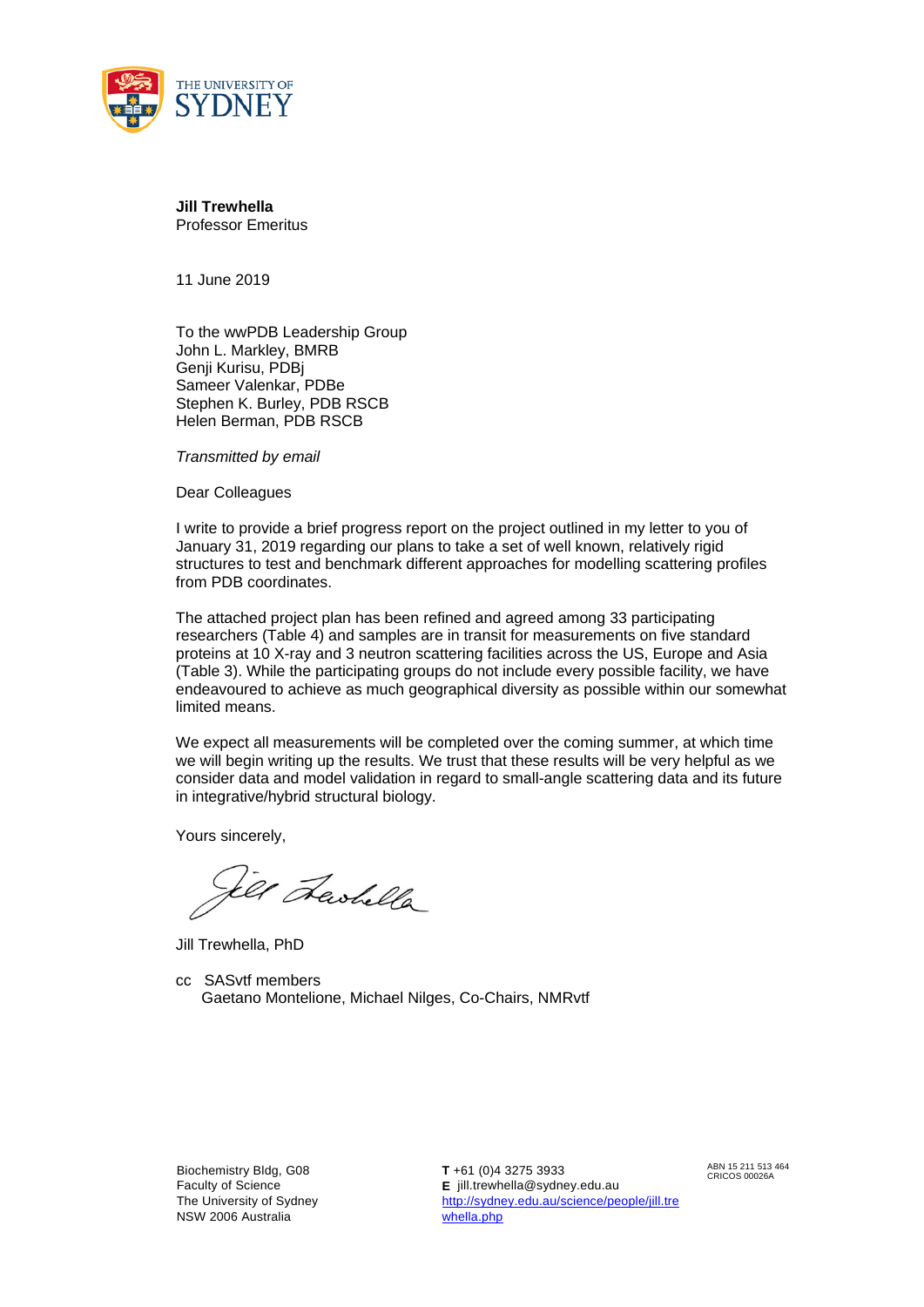# **Draft Plan for comment**

# **Aim:**

Generate a set of SAS data sets that can be used to benchmark different approaches to predicting SAS profiles from atomic coordinates.

# **Specific Objectives:**

- Measure at least 3 proteins with known structures at different SAS beam lines using a common batch for each protein and appropriate standard buffer(s).
- Make a set of these data sets available, along with the measurement protocol and sources of material, to the research community via a suitable Website (Emre Brookes has offered to host).

# **Criteria for Selection of Proteins**

- Relatively rigid structures, i.e. no complications due to flexible regions and structural inhomogeneity.
- High resolution crystal structures available, also good if NMR solution structures available.
- Readily available in high purity, commercial sources.
- Known buffer conditions for optimal SAS data collection (aggregation free, no interparticle interference).
- Cover a range of sizes.

**Table 1** provides complete summary of research for suitable candidates. There are four proteins that appear to meet all criteria:

|               | Source              | <b>Buffer</b>  | "Best" available      | <b>Issues</b>                 |
|---------------|---------------------|----------------|-----------------------|-------------------------------|
|               |                     | conditions     | structures            |                               |
| RNaseA        | Sigma Aldrich       | TR-data        | 7RSA 1.26 Å res. (X-  | Phosphate binding site        |
| <b>Bovine</b> | also                | Generally      | ray, no phosphate in  | occupancy needs to be         |
| MW 13682      | Worthington         | PBS, SEC-SAXS  | binding pocket,       | controlled, available         |
| monomeric     | <b>Biochemicals</b> | data collected | excellent stats)      | neutron structure means we    |
|               |                     | with 5%        | 5RSA 2.0 Å res.       | have explicit H atoms.        |
|               |                     | glycerol       | (neutron, phosphate   | 5% glycerol was used in the   |
|               |                     |                | binding pocket        | SEC-SAXS expt with co-flow    |
|               |                     | PV-data Tris   | occupied)             | cell to minimize buffer       |
|               |                     | 100mM pH8      | 6RSA 2.0 Å res.       | damage due to very high       |
|               |                     | NaCl 100mM     | (neutron, w. uridine  | intensity exposure.           |
|               |                     |                | vanadate)             | Apparently not needed to      |
|               |                     |                | 2E3W 1.06 Å res. (X-  | protect protein generally.    |
|               |                     |                | ray, synthetic native |                               |
|               |                     |                | sequence, modest      | Best data fit so far in terms |
|               |                     |                | stats, no phosphate   | of agreement with Xtal str    |
|               |                     |                | but 3 Cl ions)        | 2E3W is with PV data from     |
|               |                     |                | 2AAS, NMR structure   | Soleil -                      |
|               |                     |                | (0.92 Å rmsd w. Xtal) |                               |
|               |                     |                | This structure was    |                               |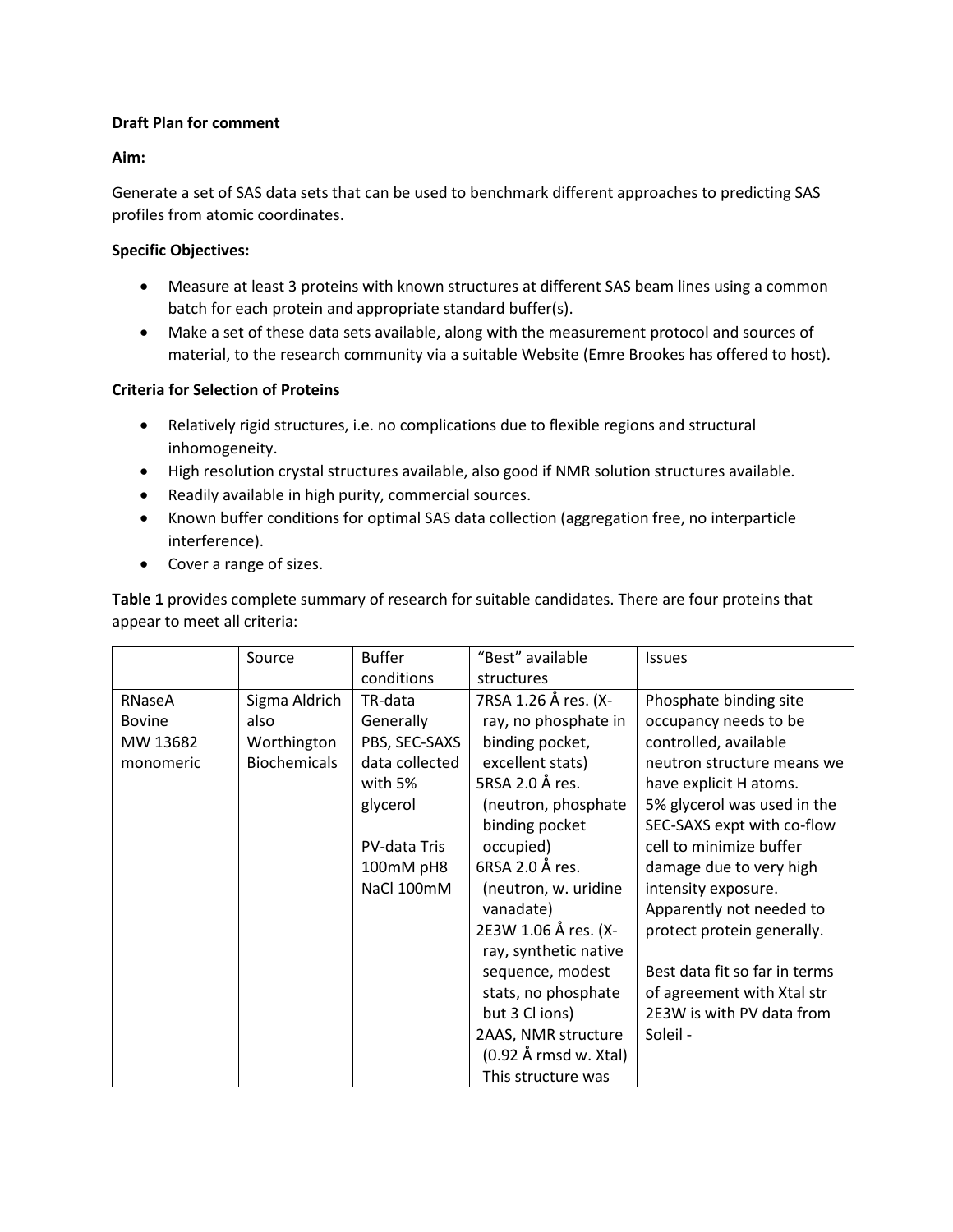|                                                                                                                               |                                                                                                                    |                                                                                                                                                                    | also refined by the<br>RECOORD program.                             |                                                                                                                                                                                                                                                                                                                                                  |
|-------------------------------------------------------------------------------------------------------------------------------|--------------------------------------------------------------------------------------------------------------------|--------------------------------------------------------------------------------------------------------------------------------------------------------------------|---------------------------------------------------------------------|--------------------------------------------------------------------------------------------------------------------------------------------------------------------------------------------------------------------------------------------------------------------------------------------------------------------------------------------------|
| Xylanase<br>Tricoderma<br>reesei<br>MW 20831.8<br>monomeric                                                                   | Hampton<br>$Research -$<br>high purity                                                                             | SEC-SAXS<br>data set:<br>10mM<br>Na2HPO4, 1.8<br>mM KH <sub>2</sub> PO <sub>4</sub> ,<br>137 mM NaCl<br>and $2.7 \text{ mM}$<br>KCl with 5%<br>glycerol, pH<br>7.5 | 2DFC, 1.19Å res.                                                    | Very high-quality X-ray<br>structure, excellent<br>validation stats. 5% glycerol<br>was used in the co-flow cell<br>to minimize buffer damage<br>due to very high intensity<br>exposure.                                                                                                                                                         |
| Urate oxidase<br>Aspergillus<br>flavus Uniprot<br>Q00511<br>34150.7*4<br>$= 136603$<br>Note Mass<br>spec: 34149±2<br>Tetramer | Available<br>from Thierry<br>Prangé (per<br>Patrice<br>Vachette)                                                   | Tris 50mM pH<br>8.3, NaCl 100<br>mM                                                                                                                                | 4POE, 1.07 Å w. uric<br>acid and azide<br>3L8W, 1.0 Å w.<br>xanthin | Stable for years at 5°C,<br>cannot be frozen, must be<br>shipped cold. Validation<br>stats pretty good for 4POE,<br>excellent for 3L8W excellent                                                                                                                                                                                                 |
| Glucose<br><b>Isomerase</b><br>Streptomyces<br>rubiginosus<br>MW 172912<br>(w/o Mn/Mg)<br>Tetrameric                          | available<br>from Aust.<br>Synchrotron<br>originally<br>purchased<br>from<br>Hampton<br>Research (per<br>Tim Ryan) | Most SAXS<br>data seem to<br>be at pH~7.5,<br>with 150 mM<br>salt. The one<br>ipi free data<br>set for: 10mM<br>HEPES, with 1<br>mM MgCl2,<br>pH 7.5.              | 1MNZ, 0.99 Å, only 1<br>missing amino acid                          | Very high-quality X-ray<br>structure, excellent<br>validation stats. Mg/Mn<br>occupancy needs to be<br>controlled. Most published<br>SAXS profiles show ipi<br>evidence, even when<br>concentration series is<br>extrapolated. One data set<br>from Australian Synchrotron<br>< 1 mg/ml shows no<br>indication of ipi, and it is in<br>low salt. |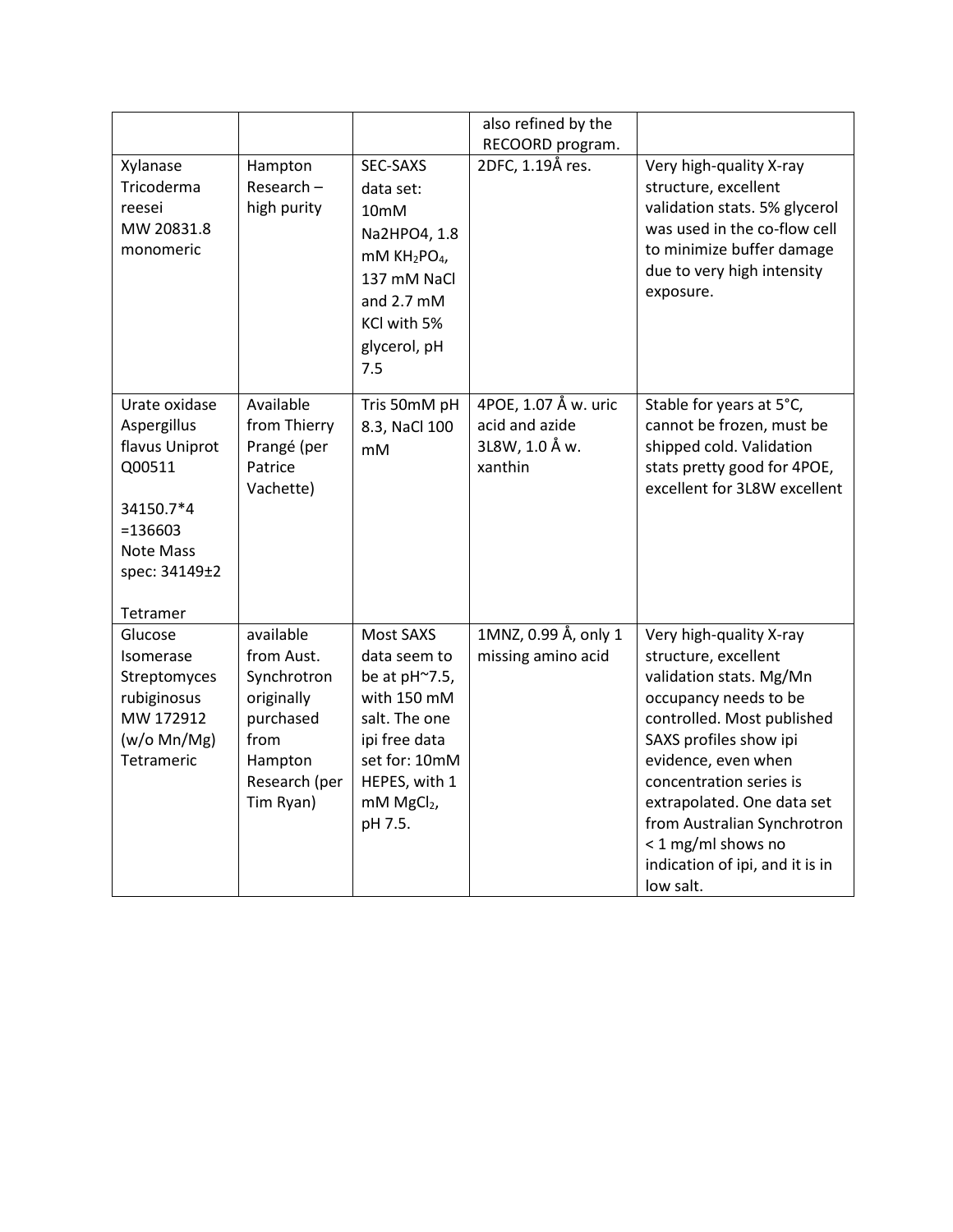### **Protocol:**

• Proteins are to be supplied to each participating lab from a single batch source. Suggested amounts per the table. There will be multiple protein shippers; Australian Synchrotron, Thierry Prangé, and TBD for RNase and Xlanase.

| Approximate amounts for each protein to send for measurement*                   |                             |                      |                      |  |  |  |
|---------------------------------------------------------------------------------|-----------------------------|----------------------|----------------------|--|--|--|
|                                                                                 | SEC-SAXS                    | SAXS batch mode      | <b>WAXS</b>          |  |  |  |
| <b>RNase A</b>                                                                  | $100$ µL at 5<br>mg/mL      | 400 µL at 5<br>mg/mL | 400 µL at 5<br>mg/mL |  |  |  |
| Xlanase                                                                         | $100$ $\mu$ L at 5          | 400 µL at 5          | 400 µL at 5          |  |  |  |
|                                                                                 | mg/mL                       | mg/mL                | mg/mL                |  |  |  |
| Urate Oxidase                                                                   | $100$ $\mu$ L at 5<br>mg/mL | 400 µL at 5<br>mg/mL | 400 µL at 5<br>mg/mL |  |  |  |
| Glucose Isomerase                                                               | 100 µL at 5                 | 400 µL at 1          | 400 µL at 5          |  |  |  |
|                                                                                 | mg/mL                       | mg/mL                | mg/mL                |  |  |  |
| *Need advice from each beam line as to their specific needs, available columns, |                             |                      |                      |  |  |  |
| etc.                                                                            |                             |                      |                      |  |  |  |

- Buffers need to be standardized to the extent possible.
	- o Both the protein and buffer solutions to be sent from the same lab. Send x10 buffers to be diluted for SEC-SAXS elution using 18 MOhm water. Also perform a dialysis and send a few mLs of buffer to be sent for the batch measurement where buffer matching is critical.
- SAXS-WAXS experiments desired:
	- o SEC-SAXS on each protein
	- o SAXS measurement in batch mode
	- o WAXS-range measurement

| Suggested q-range ( $\AA^{-1}$ ) for each protein/measurement*                  |                |                 |             |  |  |  |
|---------------------------------------------------------------------------------|----------------|-----------------|-------------|--|--|--|
|                                                                                 | SEC-SAXS       | SAXS batch mode | <b>WAXS</b> |  |  |  |
| <b>RNase A</b>                                                                  | $0.01 - 0.5$   | $0.01 - 0.5$    | $0.01 - 1$  |  |  |  |
| <b>Xlanase</b>                                                                  | $0.01 - 0.5$   | $0.01 - 0.5$    | $0.01 - 1$  |  |  |  |
| Urate Oxidase                                                                   | $0.01 - 0.5$   | $0.01 - 0.5$    | $0.01 - 1$  |  |  |  |
| Glucose Isomerase                                                               | $0.006 - 0.35$ | $0.006 - 0.35$  | $0.01 - 1$  |  |  |  |
| * Need advice from each beam line re-specific capabilities for each measurement |                |                 |             |  |  |  |

- Where possible, mass spec to be done on batch samples, before and after SAXS, to check for proteolysis. Note: Not all facilities will have easy access to Mass Spectrometry and GI may be a difficult candidate.
- Experiment to be fully documented per the 2017 publication guidelines [http://scripts.iucr.org/cgi](http://scripts.iucr.org/cgi-bin/paper?S2059798317011597)[bin/paper?S2059798317011597](http://scripts.iucr.org/cgi-bin/paper?S2059798317011597)